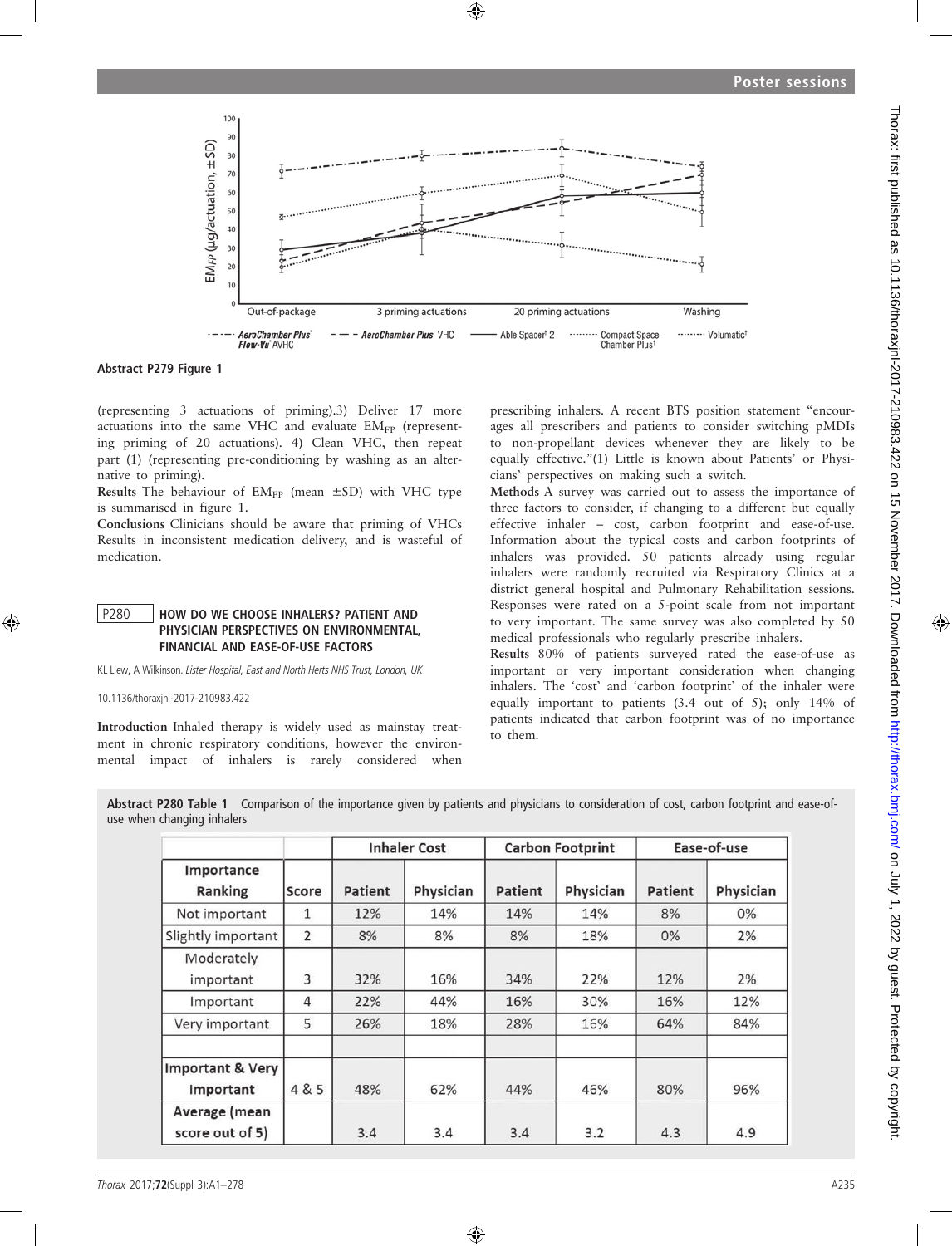Physicians rated ease-of-use even higher than patients, with 96% deeming this as an important or very important factor. Physicians rated carbon footprint slightly less importantly (3.2) than cost (3.4) and also lower than patients rated carbon footprint. 14% of physicians thought that carbon footprint was of no importance.

Conclusions Patients and Physicians agree that ease-of-use is the most important factor when choosing a new inhaler. This appears to contradict the fact that overall patients make fewer errors using DPIs(2), while the majority of inhalers prescribed in the UK are pMDIs(3). The data suggests that patients rate carbon footprint more importantly than physicians. The carbon footprint of inhalers is an important factor for the majority of patients, which should encourage physicians to discuss this consideration with patients prior to commencing or changing inhalers.